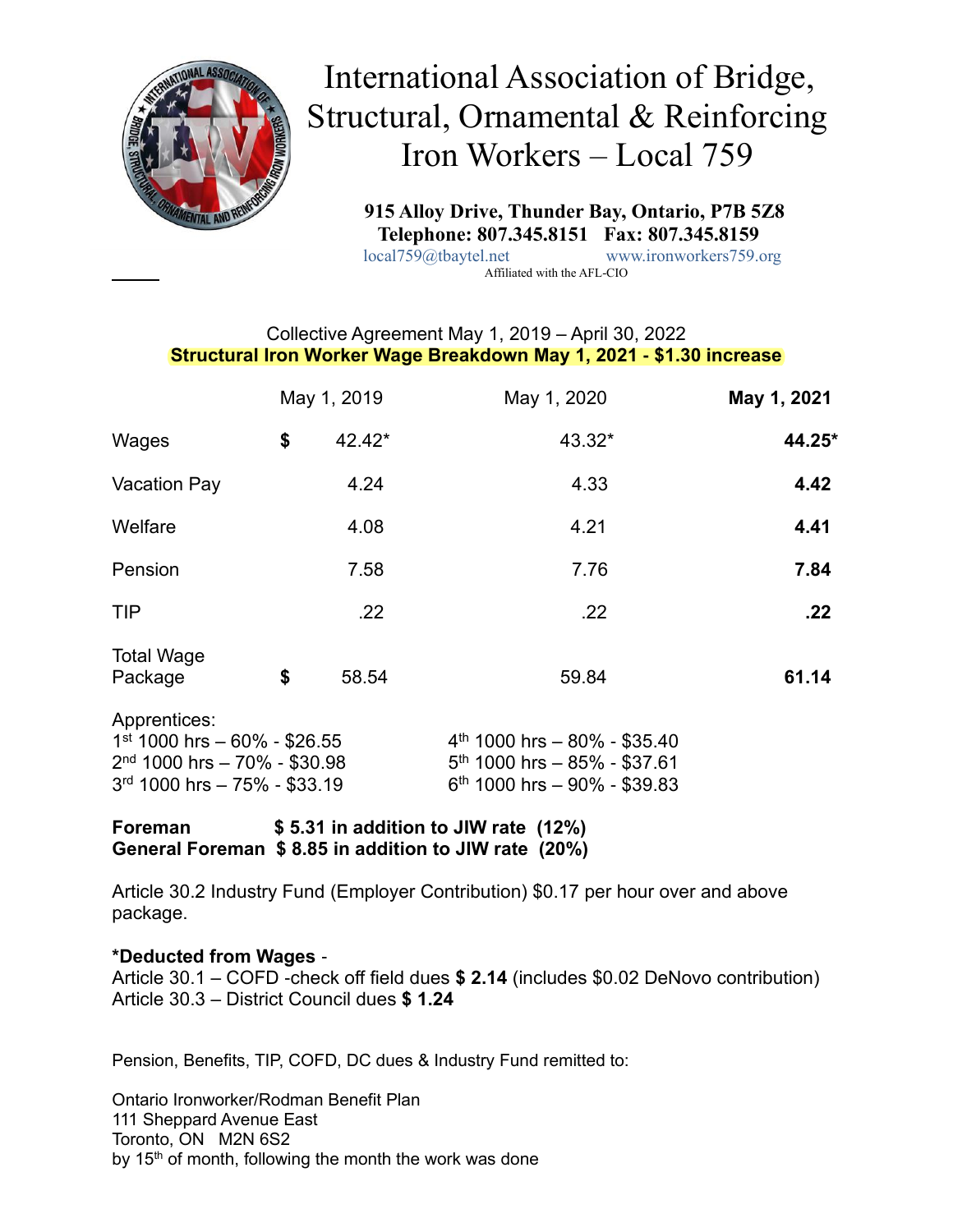

 International Association of Bridge, Structural, Ornamental & Reinforcing Iron Workers – Local 759

 **915 Alloy Drive, Thunder Bay, Ontario, P7B 5Z8 Telephone: 807.345.8151 Fax: 807.345.8159** local759@tbaytel.net www.ironworkers759.org Affiliated with the AFL-CIO

# **LOCAL 759 – THUNDER BAY – MAY 1, 2019 to APRIL 30, 2022**

# **TRAVEL, BOARD AND COMMUTING ALLOWANCES – IRON WORKER**

## **COMMUTING:**

Area within the city of Thunder Bay is a Travel Free Zone – up to 23 km

**24 – 80 KM - \$0.63** cents per kilometer in lieu of fare and travelling time.

## **TRAVEL: INITIAL & RETURN:**

**Beyond 80 KM** - **\$0.63** cents per km plus one minutes pay per km at the rate

Every 45 days, mileage and travel to return home to Thunder Bay must be paid

### **BOARD ALLOWANCE:**

**Between 80 – 120 KM** from the Union Hall in Thunder Bay - **\$96.63** per day worked

**Beyond 120 KM** from the Union Hall in Thunder Bay - **\$122.40** per day worked

# **SHIFT PREMIUM:**

**115%** of wage package for **8 HOURS**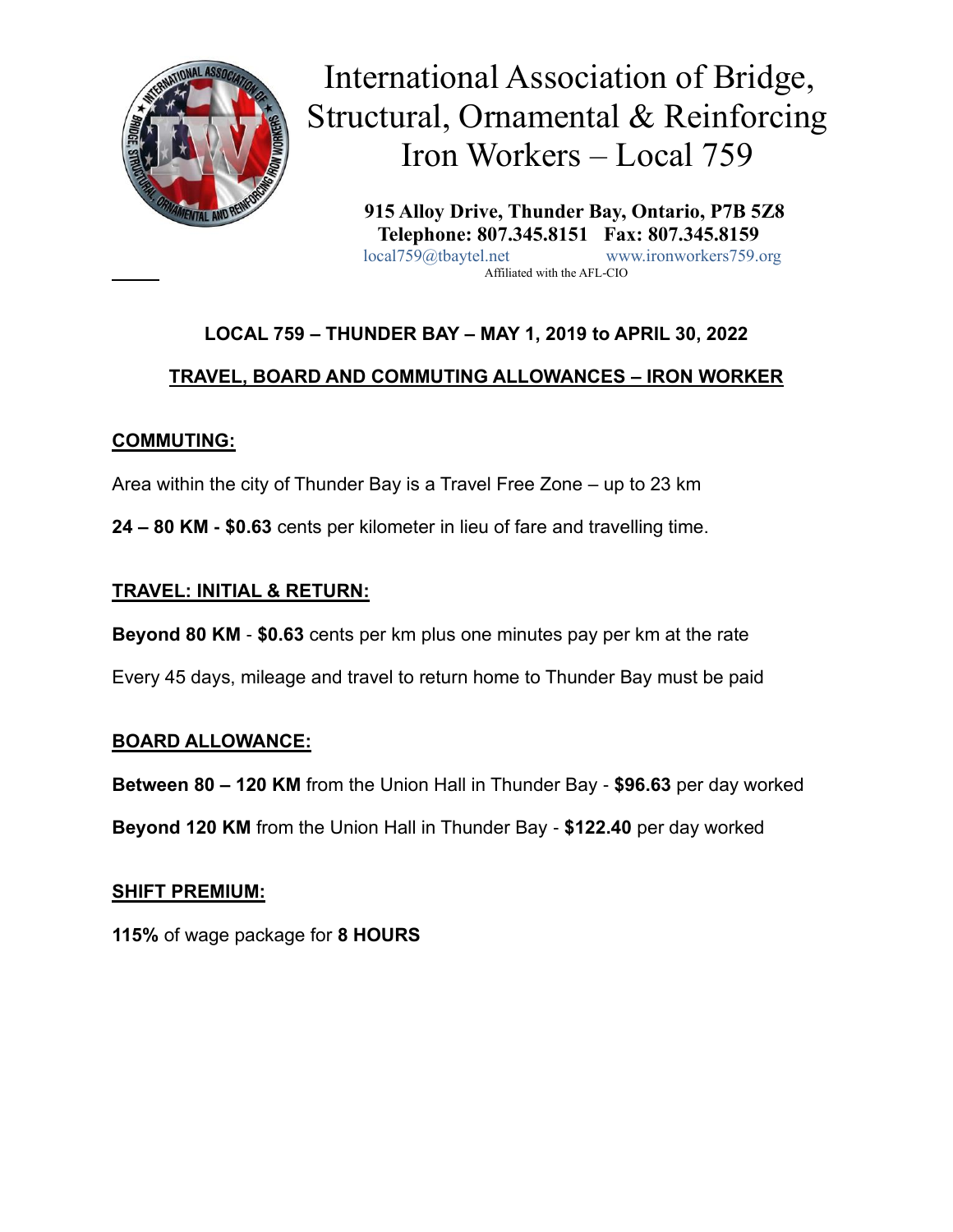

# International Association of Bridge, Structural, Ornamental & Reinforcing Iron Workers - Local 759

 **915 Alloy Drive, Thunder Bay, Ontario, P7B 5Z8 Telephone: 807.345.8151 Fax: 807.345.8159**

 local759@tbaytel.net www.ironworkers759.org Affiliated with the AFL-CIO

Collective Agreement May 1, 2019 – April 30, 2022

## **Reinforcing Iron Worker Wage Breakdown May 1, 2021 - \$ 1.20 increase**

|                                                                                                                    | May 1, 2019 |        | May 1, 2020                                                    | May 1, 2021 |
|--------------------------------------------------------------------------------------------------------------------|-------------|--------|----------------------------------------------------------------|-------------|
| Wages                                                                                                              | \$          | 41.09* | 41.90*                                                         | 42.74*      |
| <b>Vacation Pay</b>                                                                                                |             | 4.11   | 4.19                                                           | 4.27        |
| <b>Benefits</b>                                                                                                    |             | 4.08   | 4.21                                                           | 4.41        |
| Pension                                                                                                            |             | 7.58   | 7.76                                                           | 7.84        |
| <b>TIP</b>                                                                                                         |             | .22    | .22                                                            | .22         |
| <b>Total Wage</b><br>Package                                                                                       | \$          | 57.08  | 58.28                                                          | 59.48       |
| Apprentices<br>$1st 500$ hrs $- 60\% - $25.64$<br>$2nd$ 500 hrs $-70%$ - \$29.92<br>$2nd$ 1000 hrs - 80% - \$34.19 |             |        | 3rd 1000 hrs - 90% - \$38.47<br>$4th$ 1000 hrs - 95% - \$40.60 |             |

**Foreman \$ 5.00 in addition to Journeyman rate Sub-Foreman \$ 3.00 in addition to Journeyman rate**

Article 31 Industry Fund (Employer Contribution) **\$0.03 cents** per hour over and above package.

Appendix F - De Novo Trust Fund (Employer Contribution) **\$0.02 cents** per hour over and above package

#### **\*Deducted from Wages -**

Article 29 – COFD -check off field dues **\$ 2.08** (includes 0.02 DeNovo employee contribution) Article 32 – District Council dues **\$1.20**

Pension, Benefits, TIP, COFD, DC dues, & Industry fund remitted to:

Ontario IW/Rodmen Benefit Plan 111 Sheppard Avenue E. Toronto, ON M2N 6S2 by the 15<sup>th</sup> of the month following the month work was done